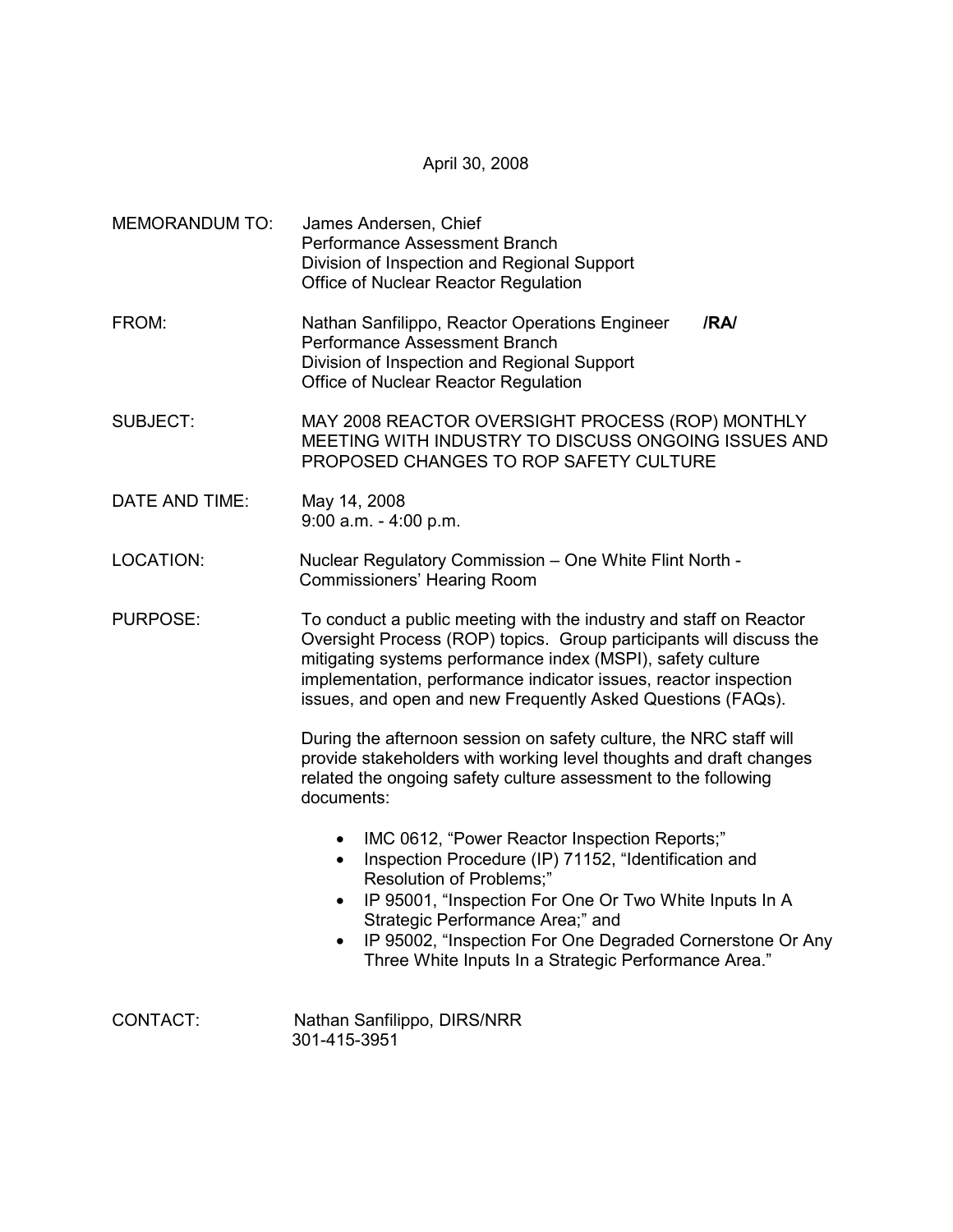- J. Andersen 2 -Stakeholders will be invited to provide their initial reactions to the draft changes during the meeting; however, a period for written comments will also follow. NRC draft changes will be made publically available prior to the meeting. CATEGORY 2:\* This is a Category 2 Meeting. The public is invited to participate in this meeting by discussing regulatory issues with the Nuclear Regulatory Commission (NRC) at designated points identified on the agenda. AUDIO-TELE- Interested members of the public can participate in this meeting via a CONFERENCING: toll-free audio teleconference. Please call the NRC meeting contact listed on the NRC web site the week prior to the meeting to get the call in telephone number and pass code. PARTICIPANTS: Participants from the NRC include members of the Office of Nuclear Reactor Regulation (NRR), the Office of Nuclear Security and Incident Response (NSIR), the Office of Research (RES), and Regions I, II, III, and IV. NRC INDUSTRY J. Andersen J. Keys, et.al. T. Kobetz N. Sanfilippo
	- R. Gramm D. Hickman
	-
	- J. Thompson

Enclosure: Agenda

\* Commissions' Policy Statement on "Enhancing Public Participation in NRC Meetings," 67 *Federal register* 36920, May 28, 2002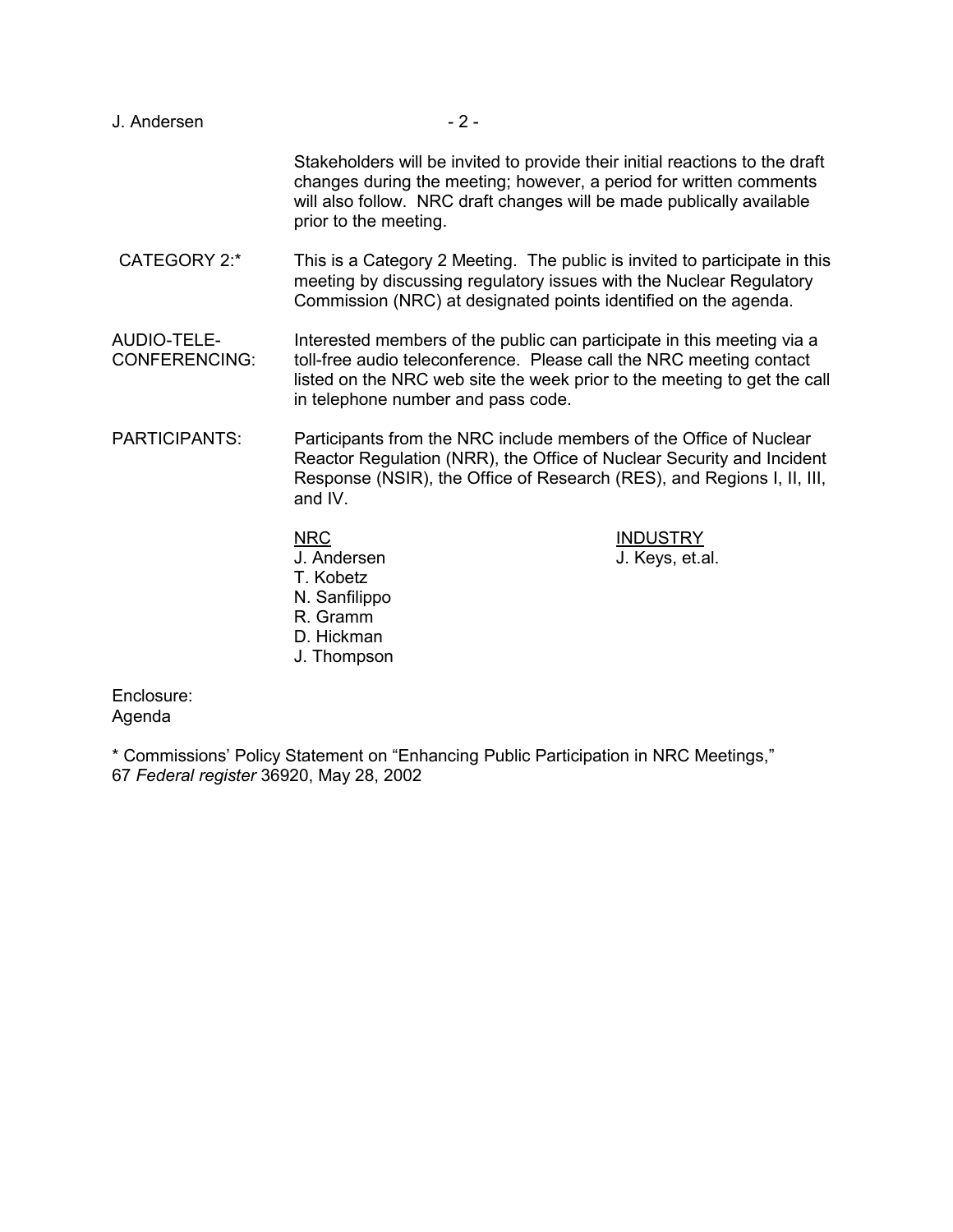| J. Andersen                         | $-2-$                                                                                                                                                                                                                                                           |                                                                                                                                                                                                                             |
|-------------------------------------|-----------------------------------------------------------------------------------------------------------------------------------------------------------------------------------------------------------------------------------------------------------------|-----------------------------------------------------------------------------------------------------------------------------------------------------------------------------------------------------------------------------|
|                                     | prior to the meeting.                                                                                                                                                                                                                                           | Stakeholders will be invited to provide their initial reactions to the draft<br>changes during the meeting; however, a period for written comments<br>will also follow. NRC draft changes will be made publically available |
| <b>CATEGORY 2:*</b>                 |                                                                                                                                                                                                                                                                 | This is a Category 2 Meeting. The public is invited to participate in this<br>meeting by discussing regulatory issues with the Nuclear Regulatory<br>Commission (NRC) at designated points identified on the agenda.        |
| AUDIO-TELE-<br><b>CONFERENCING:</b> | Interested members of the public can participate in this meeting via a<br>toll-free audio teleconference. Please call the NRC meeting contact<br>listed on the NRC web site the week prior to the meeting to get the call<br>in telephone number and pass code. |                                                                                                                                                                                                                             |
| <b>PARTICIPANTS:</b>                | Participants from the NRC include members of the Office of Nuclear<br>Reactor Regulation (NRR), the Office of Nuclear Security and Incident<br>Response (NSIR), the Office of Research (RES), and Regions I, II, III,<br>and IV.                                |                                                                                                                                                                                                                             |
|                                     | <b>NRC</b><br>J. Andersen<br>T. Kobetz<br>N. Sanfilippo<br>R. Gramm<br>D. Hickman<br>J. Thompson                                                                                                                                                                | <b>INDUSTRY</b><br>J. Keys, et.al.                                                                                                                                                                                          |

Enclosure: Agenda

\* Commissions' Policy Statement on "Enhancing Public Participation in NRC Meetings," 67 *Federal register* 36920, May 28, 2002

DISTRIBUTION:

See next page

Accession Number: ML081190337

| <b>IOFFICE</b> | <b>IDIRS/IPAB</b> | IDIRS/IRIB     | <b>IDIRS/IPAB</b>   |
|----------------|-------------------|----------------|---------------------|
| <b>INAME</b>   | NSanfilippo       | <b>TKobetz</b> | <b>II</b> JAndersen |
| <b>IDATE</b>   | 104/28/08         | 04/30/08       | 104/30/08           |

**OFFICIAL RECORD COPY**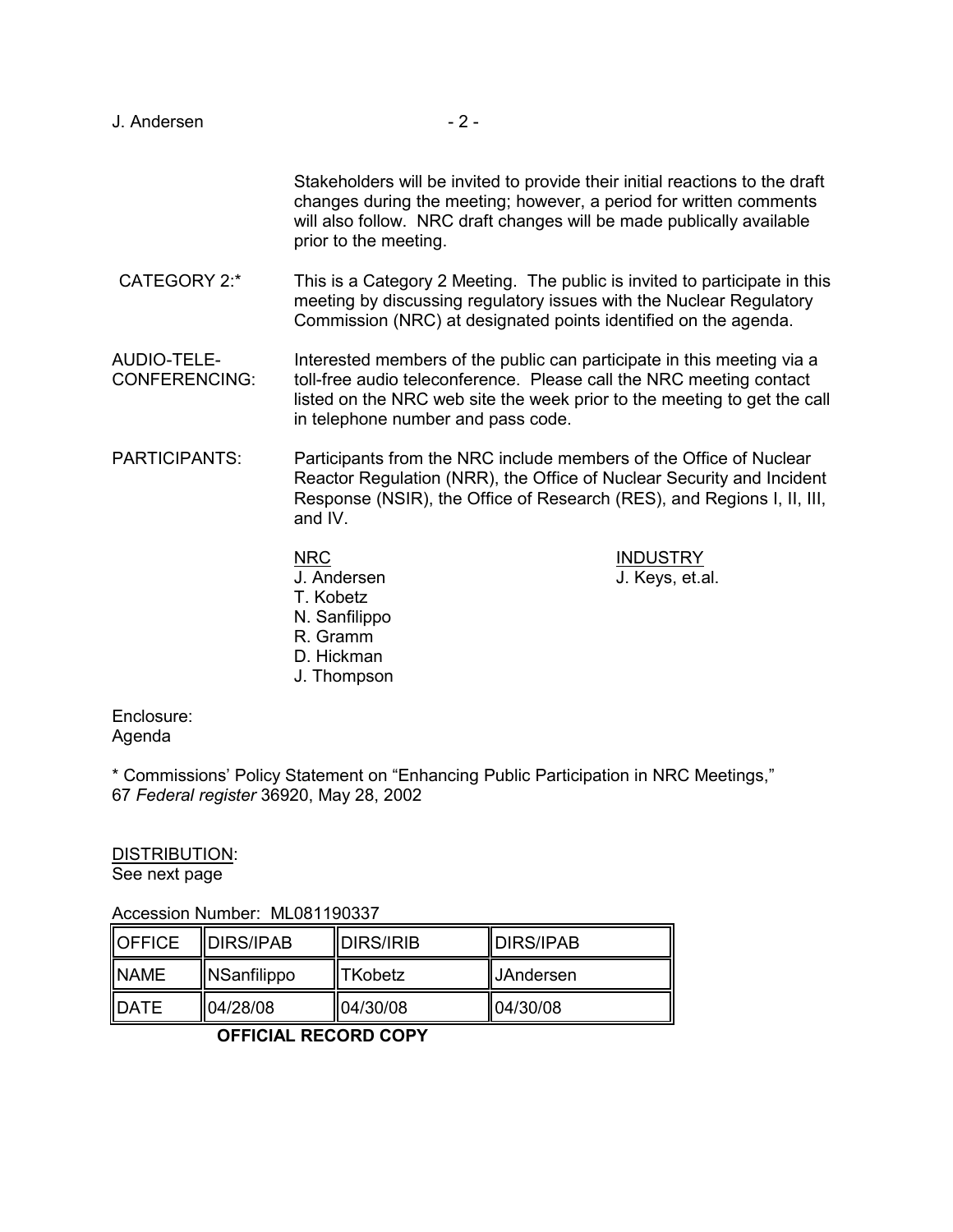Memo to James W. Andersen from Nathan T. Sanfilippo dated April 30, 2008

## SUBJECT: MAY 2008 REACTOR OVERSIGHT PROCESS (ROP) MONTHLY MEETING WITH INDUSTRY TO DISCUSS ONGOING ISSUES AND PROPOSED CHANGES TO ROP SAFETY CULTURE

## **DISTRIBUTION:** RidsNrrDirsIpab **PUBLIC** Receptionist (OWFN and TWFN) RidsRgnIIMailCenter RKahler NRC participants **JClifford** ABoland AHowell **KKennedy DLew** HChristensen **JShea** MGamberoni SWest Nrr Distribution Ipab **IPAB R/F** RidsRgnIVMailCenter

RidsNrrOd RidsNrrAdro RidsRgnIMailCenter RidsOPAMail RidsRgnIIIMailCenter **RidsOgcMailCenter RidsAcrsAcnwMailCenter** AVegel **DAyres** CPederson **DChamberlain ISchoenfeld** GShear **RCaniano DRoberts** Nrr Distribution Irib TPruett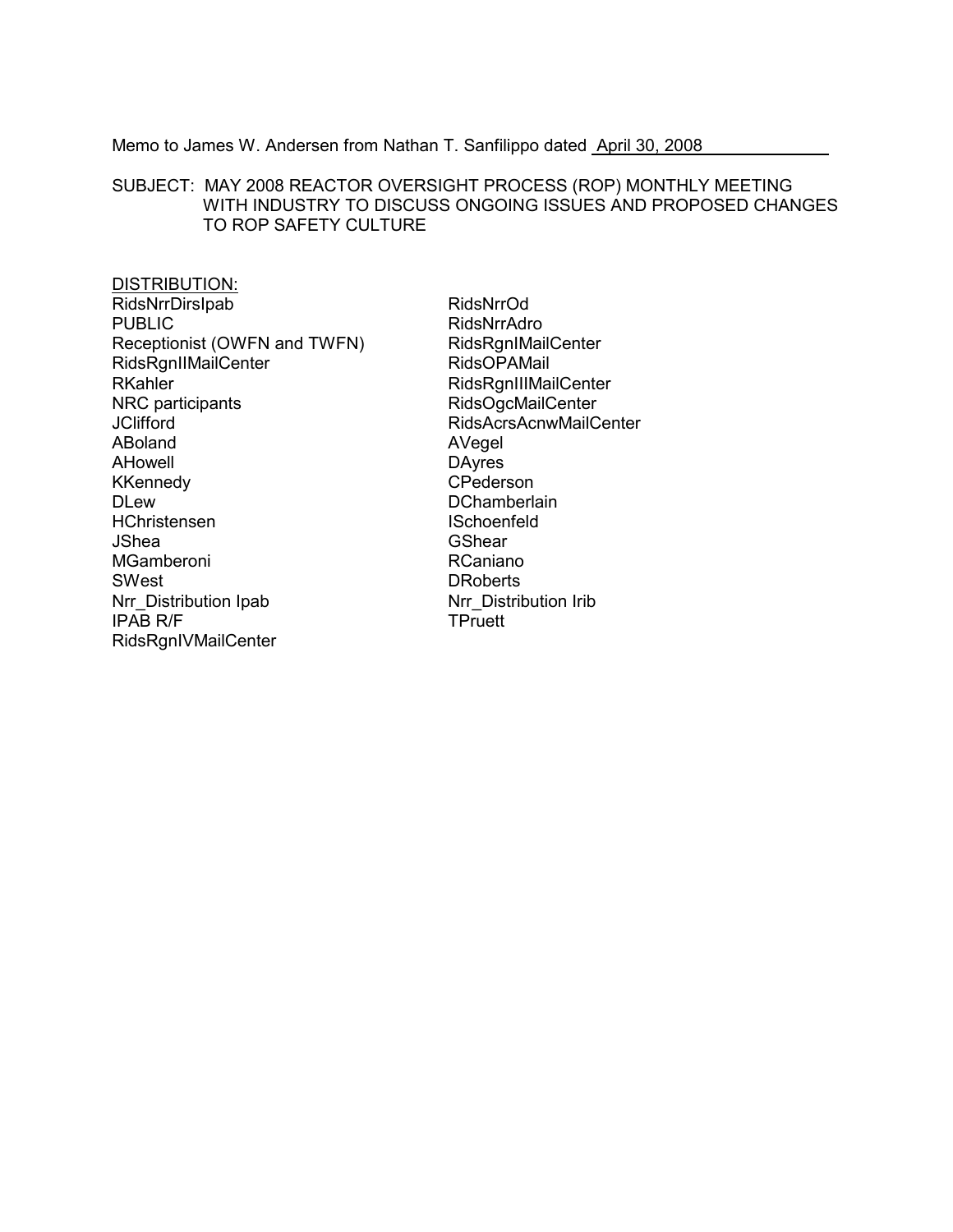## **REACTOR OVERSIGHT PROCESS (ROP) MONTHLY PUBLIC MEETING AGENDA**

May 14, 2008 - 9:00 AM – 4:00 PM – NRC OWFN Commissioners' Hearing Room

| $9:00 - 9:05$ AM   | Introduction and Purpose of Meeting                                                                                                                                                                                                                                                                                                                                                                             |
|--------------------|-----------------------------------------------------------------------------------------------------------------------------------------------------------------------------------------------------------------------------------------------------------------------------------------------------------------------------------------------------------------------------------------------------------------|
| $9:05 - 9:35$ AM   | Discussion of Performance Assessment Branch Topics<br>1. Possible changes to Inspection Manual Chapter (IMC) 0305,<br>"Operating Reactor Assessment Program" - non-safety culture<br>2. Other                                                                                                                                                                                                                   |
| $9:35 - 10:00$ AM  | <b>Reactor Inspection Branch Topics</b><br>Regulatory Issue Summary (RIS) 2007-21 (update)<br>$1_{-}$<br>2. General topics of interest in the inspection area<br>3. Other                                                                                                                                                                                                                                       |
| $10:00 - 10:30$ AM | Discussion of Performance Indicator Topics<br>1. Potential NEI 99-02 guidance changes<br>• MSPI time of discovery<br>• MSPI mission time<br>• MSPI EDG test failures<br>• Maintenance-induced PMT issues<br>• Environmental unplanned power changes<br>• EP - Counting ERO participation for members in training<br>$\bullet$ EP - Siren Preconditioning                                                        |
| $10:30 - 10:45$ AM | <b>Break</b>                                                                                                                                                                                                                                                                                                                                                                                                    |
| $10:45 - 11:15$ AM | Performance Indicator Topics continued                                                                                                                                                                                                                                                                                                                                                                          |
| $11:15 - 11:30$ PM | Future Meeting Dates, ROP Working Group Action List Status, and<br><b>Future Topics</b>                                                                                                                                                                                                                                                                                                                         |
| $11:30 - 11:45$ AM | Public Input                                                                                                                                                                                                                                                                                                                                                                                                    |
| $11:45 - 12:45$ PM | Lunch                                                                                                                                                                                                                                                                                                                                                                                                           |
| $12:45 - 1:45$ PM  | Discussion of Open and New PI Frequently Asked Questions (FAQs) -<br>Note topic may be moved before lunch if meeting is ahead of schedule<br>The latest draft FAQs are located on the public web at<br>http://www.nrc.gov/NRR/OVERSIGHT/ASSESS/draft faqs.pdf<br>This list is subject to change the day before the meeting based on<br>availability of new draft FAQs provided by the Nuclear Energy Institute. |